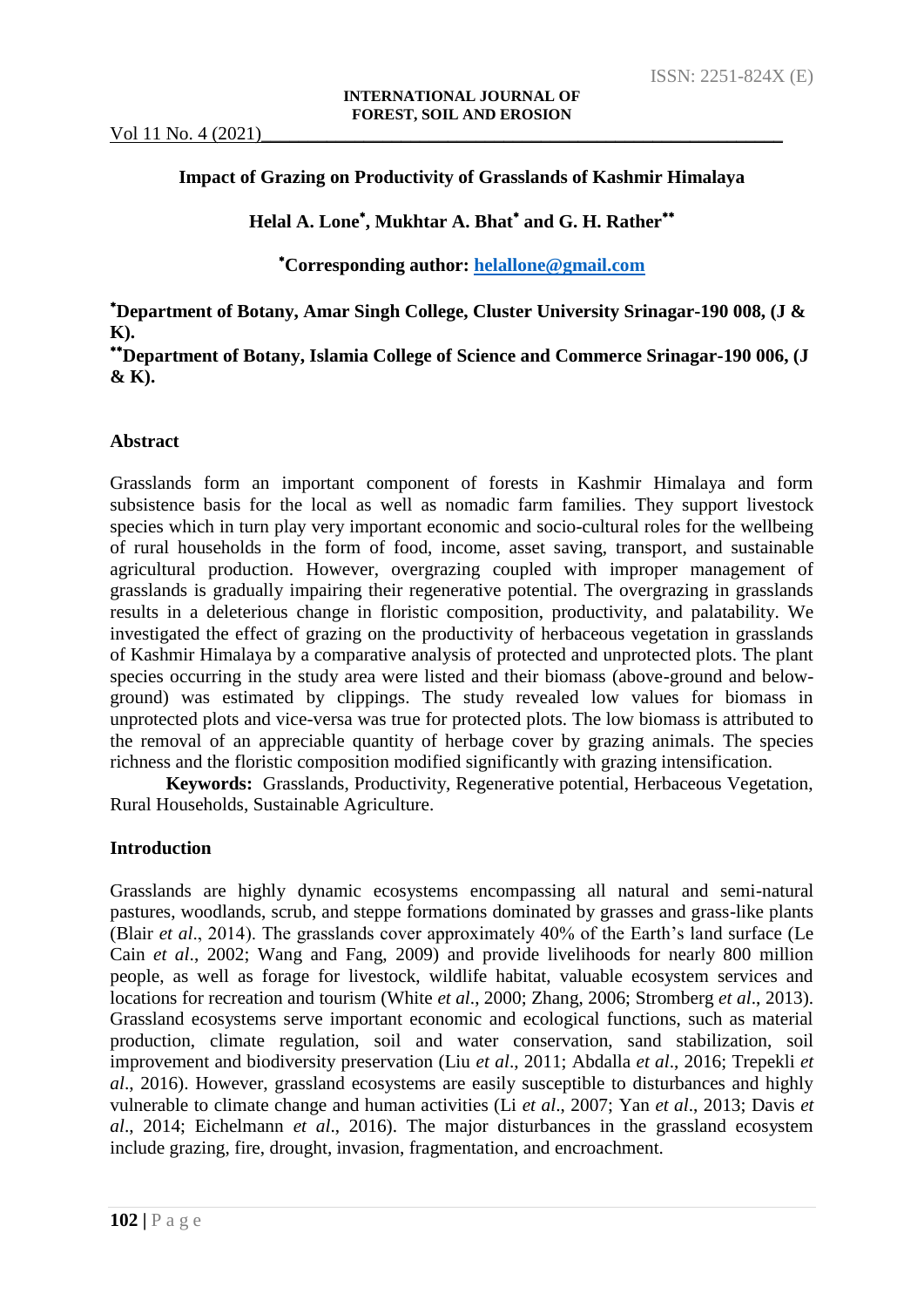Grazing is a key disturbance and plays an important role in shaping the structure and function of grassland ecosystems (Mc Naughton 1985; Anderson *et al*., 2006). The livestock grazing is the major driving force affecting vegetation dynamics, species distribution and landscapescale biodiversity in addition to forage quantity and quality (Henkin *et al*., 2010). Structurally, grazing modifies the species composition, richness, vertical profiles, plant traits, soil water infiltration and availability of nutrient to plants and a number of other attributes of grasslands (Noy-Meir *et al*. 1989; Yates, 2000; Mc Intyre and Lavorel 2001; Rodrıguez *et al*. 2003). Functionally, grazing alters the flow of energy and the cycling of materials, both directly, through defoliation, trampling, and dung and urine depositions, and indirectly, through modification of species composition and species interactions (Schlesinger *et al*. 1990; Aguiar *et al*. 1996; Hobbs *et al*., 1996; Cui *et al*., 2005; Jeddi and Chaieb, 2010; Tefera *et al*., 2010). Accordingly, species composition and biomass production may be influenced through the direct effects of defoliation and trampling, and the indirect effects of nutrient enrichment and depletion (Snyman, 1998; Fernandez-Gimenez and Allen-Diaz, 2001).

In the present study, an attempt has been made to assess the impact of grazing on the grasslands of Kashmir Himalaya as these forms the subsistence base for the livelihood of the majority of the rural population the area.

## **Material and Methods**

The grasslands of Langate Forests Division were selected as representatives of the Kashmir Himalaya. The Forest Division falls in the north-western part of the Kashmir valley between 34° 15' and 34° 45´ N latitude and 73° 45' and 74° 45' E longitude. The forests extend over an area of  $360.60 \text{ km}^2$  and occupy north-eastern slopes of Kazinag and Shamsabri ranges. The altitudinal zonation varies from 1590-4093 m a.s.l. The entire area is divided into four territorial ranges viz., Rafiabad, Mawar, Rajwar, and Magam. These four forest ranges selected to represent the four different sites (Sites-I, II, III and IV) respectively for the present investigation (Fig. 1).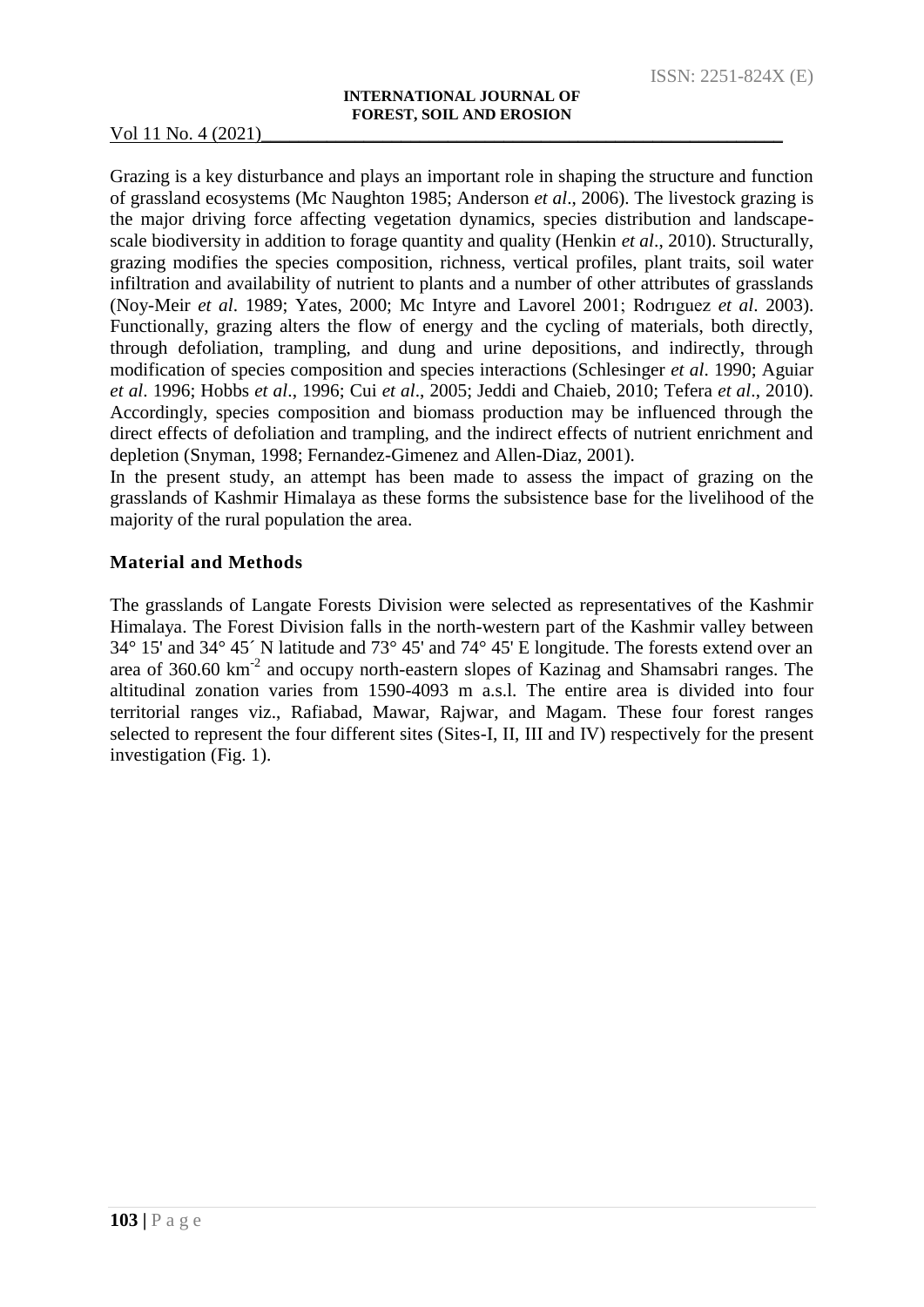The climate of the area is in general conformity with the climate of Kashmir valley, being the sub-Mediterranean type with marked seasonality having four distinct seasons- spring, summer, autumn, and winter. The type of climate, the division enjoys, is characterized by both seasonal and diurnal extremes of temperature. July is the hottest month of the year with a maximum temperature record of  $32 \degree$ C. The autumn starts in September and ends in November. Both photo- and nycto-temperatures start falling from October onwards till a minimum of  $-4$  °C is obtained in



December. The frost is experienced in November on upper altitudes, while lower down it is mostly bright. The winter onsets in December and lasts till April. The annual precipitation is around 108.4 cm, one-third of which is received in the form of snow during winter.

The estimation of primary productivity and the intensity of grazing were determined by biomass analysis of grazed and ungrazed plots. For this purpose, the quadr ats of definite size (40x40 cm<sup>2</sup>) were laid randomly at ungrazed and grazed plots of the grasslands in each of the four territorial ranges monthly during the growing season from April to November of 2016. From each quadrat, the above-ground parts (live and standing dead) of all the plants were clipped by using scissors. The belowground plant material was harvested from the same quadrats. The monoliths of different sizes were dug out to a depth of 50 cm on the same date, washed under a fine jet of water and brought to the laboratory. The aboveground, as well as belowground parts, were collected in separate polyethylene bags from ungrazed and grazed areas. Each fraction was dried to constant weight at 85°C (Newbould, 1967) and thereafter its dry weight per unit area was calculated. The above- and below-ground net productivity and the net primary productivity were computed using the 'trough peak analysis' by summation of positive changes in live biomass for protected and grazed areas (Singh *et al*., 1975). The difference in productivity values are explained on the grounds of the effect of grazing (biotic factor) in the areas under study.

## **Results**

The present study on productivity estimates of herbaceous vegetation of grasslands of Langate Forest of Kashmir Himalaya depicted discernible variations both in time and space as a result of animal grazing (Fig.  $2 \& 3$ ). An insight into the data showed that the aboveground biomass at unprotected areas varied between  $63.10 \text{ g m}^2$  and 398.10 g m<sup>-2</sup> as compared to protected areas where it ranged from 87.9 g m<sup>-2</sup> at Site-III in April to 694.50 g m<sup>-2</sup> at Site-I in September .on the other hand below-ground biomass for protected areas fluctuated between 313.30 g m<sup>-2</sup> again at Site-III in May and 1015.50 g m<sup>-2</sup> at Site-II in November and between 290.50  $\rm g$  m<sup>-2</sup> at Site-III in May and 754.60  $\rm g$  m<sup>-2</sup> at Site-I in November. The above-ground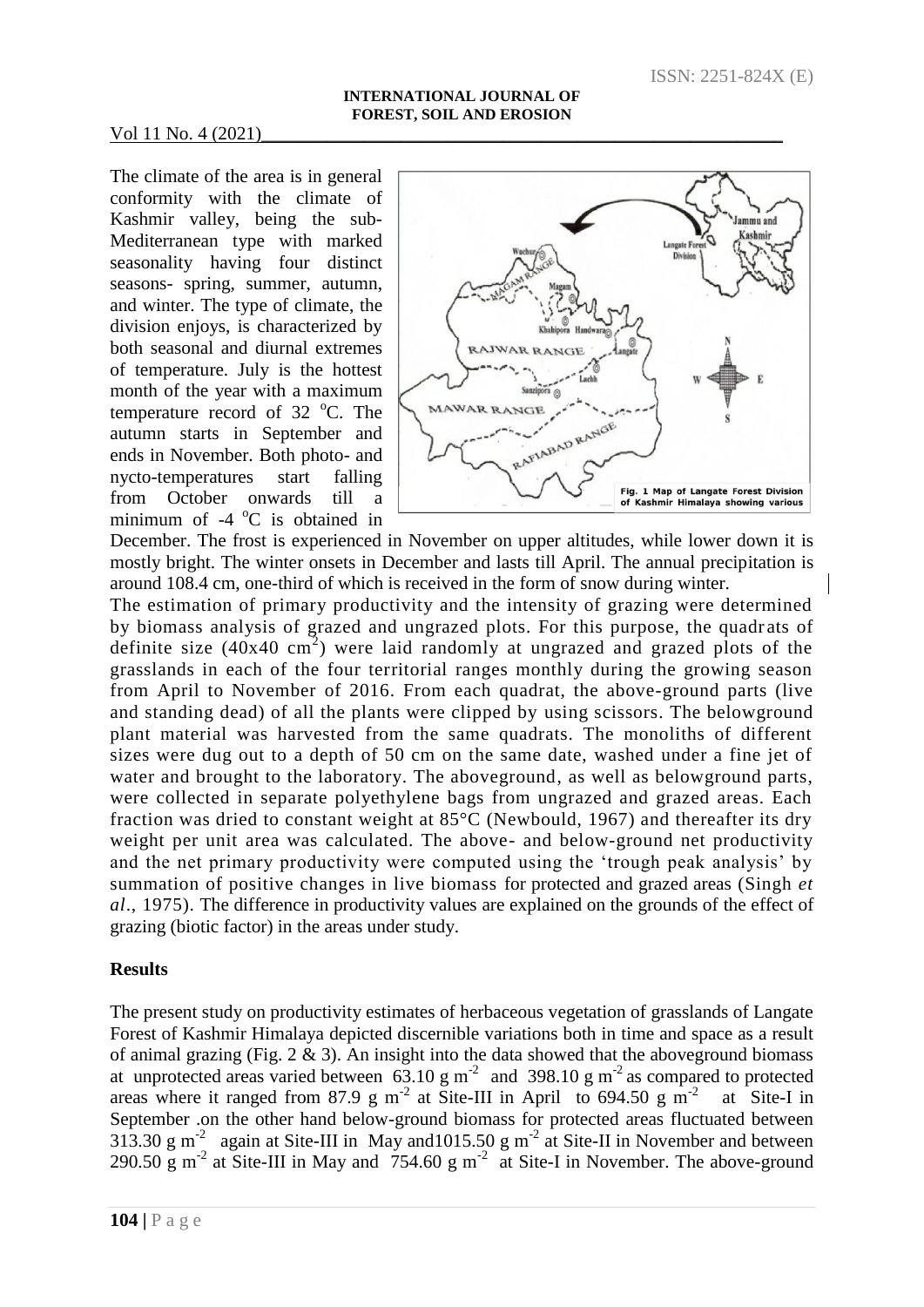and below-ground net primary productivity also showed similar trends and depicted higher values for protected areas. The above-ground net primary productivity varied from 229.70 g  $m^{-2}$  yr<sup>-1</sup> at Site-III to 498.30 g m<sup>-2</sup> yr<sup>-1</sup> at Site-I for protected areas and from 155.40 g m<sup>-2</sup> yr<sup>-1</sup> again at Site-III to 316.60  $\frac{g}{g}$  m<sup>-2</sup> yr<sup>-1</sup> at Site-II for unprotected areas, while as below-ground net primary productivity varied between 315.70 g m<sup>-2</sup> yr<sup>-1</sup> at Site-IV and 555.00 g m<sup>-2</sup> yr<sup>-1</sup> at Site-II and between 230.20 g m<sup>-2</sup> yr<sup>-1</sup> at Site-III and 320.20 g m<sup>-2</sup> yr<sup>-1</sup> at Site-II respectively. The overall net primary productivity recorded was greater  $(645.00 \text{ g m}^{-2} \text{ yr}^{-1})$  at Site-IV to 968.90 g m<sup>-2</sup> yr<sup>-1</sup> at Site-I) for the protected area than the unprotected area (385.60 g m<sup>-2</sup> yr<sup>-1</sup> at Site-III 637.60 g m<sup>-2</sup> yr<sup>-1</sup> at Site-II). In general, the protected areas depicted higher values both for above-ground and below-ground biomass as well as productivity. While as aboveground biomass depicted gradual increase from April to September at most of the study sites, the below-ground biomass depicted a slight decrease in May and June during the early growing season, being followed by a gradual increase till November.



**Fig. 2. Monthly variations in the above and below-ground biomass of herbaceous vegetation of unprotected and protected areas at various selected sites of Langate Forest Division.**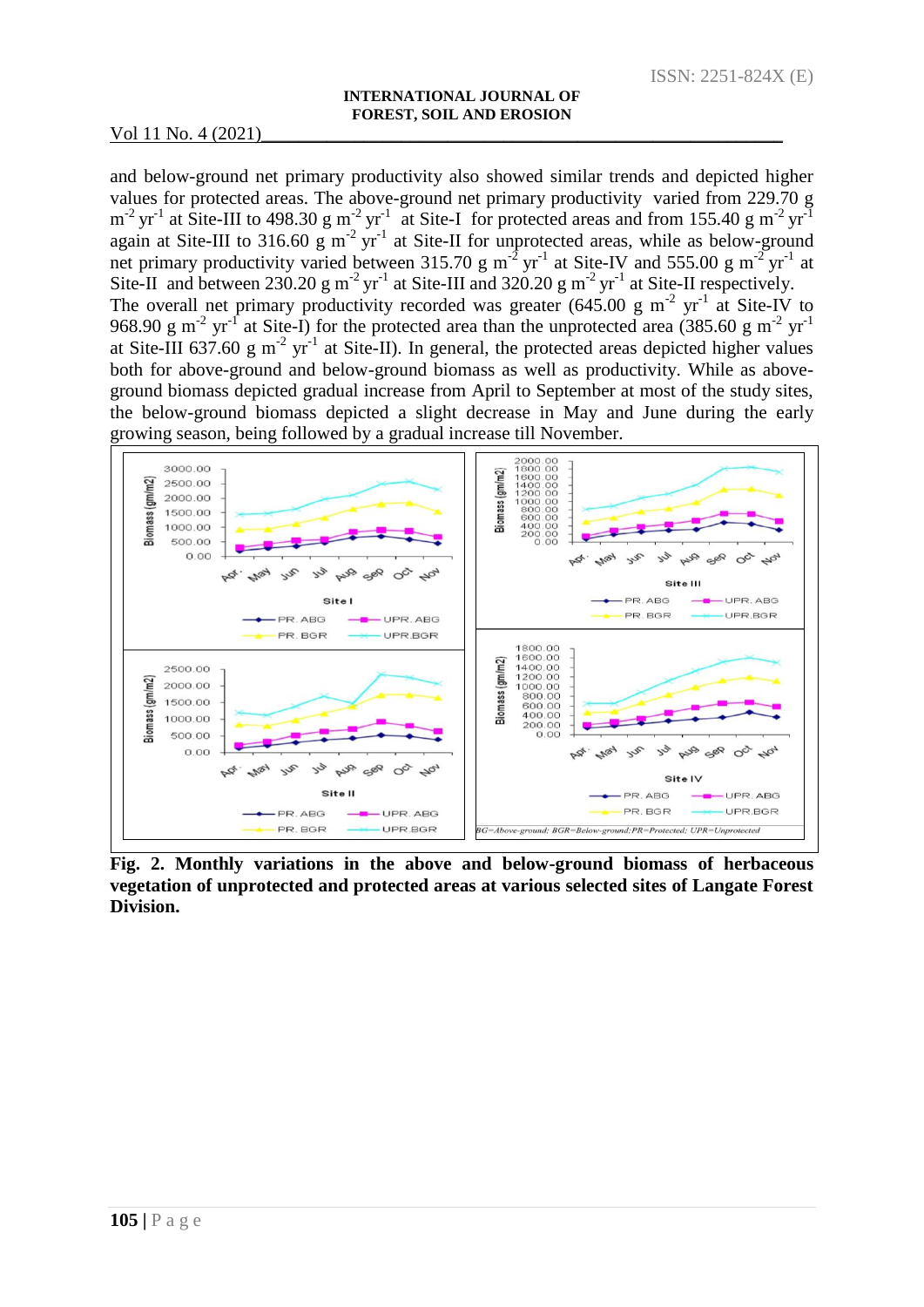#### **INTERNATIONAL JOURNAL OF FOREST, SOIL AND EROSION**

## Vol 11 No. 4 (2021)



**Fig. 3. Variations in the (a) above-ground, (b) below-ground and (c) net primary**  productivity (gm/m<sup>2</sup>/year) of herbaceous vegetation at protected and unprotected areas **at various study sites of Langate Forest Division**.

# **Discussion**

The plant biomass (both above-and below-ground) varied considerably through different months in both protected and unprotected areas. The highest values of biomass during the months of July, August and September are due to the presence of more number of species which could further be attributed to the fact that more hospitable situations were created facilitating their phenotypic development and thus increasing their population. The aboveground net production ranged from 229.70 g m<sup>-2</sup> yr<sup>-1</sup> to 498.30 g m<sup>-2</sup> yr<sup>-1</sup> at protected sites against the values recorded at unprotected sites which ranged between  $155.40 \text{ g m}^{-2} \text{ yr}^{-1}$  and  $316.60 \text{ g m}^2 \text{ yr}^1$ . The low values in unprotected areas revealed the consumption of foliage by grazing animals and the illicit cutting of grass and illegal extraction of medicinal herbs by the inhabitants and the smugglers. The adverse effects of grazing were compounded by the fact that grazers were found to consume not only the leaves and stems but also the inflorescence of all the palatable species, thus decreasing the viability capacity of the species (Fig. 4a-d).

The trampling by grazing animals and humans creates a characteristic plant community dominated by species whose morphology gives them a certain tolerance to bruising, compression and other physical abuse. The removal of herbage biomass and trampling by the hooves of stock appear more damaging leading to disintegration of humus and organic matter, thus, altering edaphic changes like high bulk density, lower infiltration and increased run-off and consequently the vegetal changes at the grazed sites. The above findings are further corroborated by the works of other investigators while studying the effect of grazing on the structure and productivity of vegetation (Lewis, 1970; Kumar and Joshi, 1972;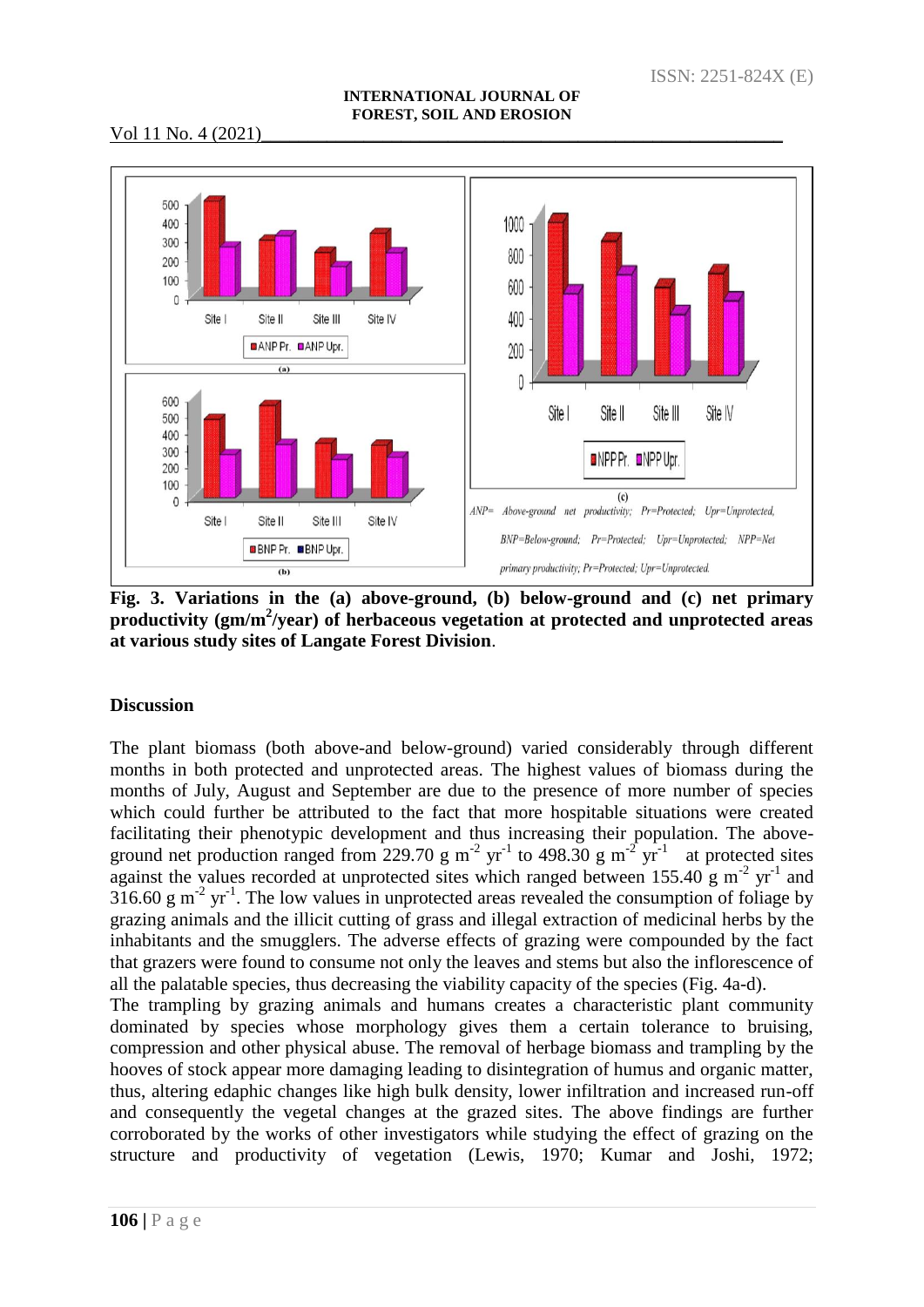#### **INTERNATIONAL JOURNAL OF FOREST, SOIL AND EROSION**

### Vol 11 No. 4 (2021)

Shankarnarayan, 1977; Mwendra and Mohamed Salem, 1997; Sharma and Upadhaya, 2002 and Lone and Pandit, 2007). Heavy grazing increased therophytes and decreased the proportion of chamaeophytes and geophytes. Chamaeophytes and geophytes are especially susceptible to trampling, while matted and rosette hemicryptophytes and therophytes are relatively tolerant of trampling (Cole, 1995).



**Fig. 4. (a-d). Overgrazing of the ground layer vegetation by buffaloes, cattle, sheep and horses disturbing the biodiversity.**

The below-ground production in the protected areas was higher than that in the unprotected ones, but was in general higher than the above-ground net production in both the areas as has also been reported by Gupta and Saxena (1971), Sims and Singh (1971), Kumar and Joshi (1972) and Misra and Misra (1986). The higher below-ground net productivity is attributed to the enhanced downward translocation of assimilates on account of the dense foliage at protected sites with lower respiratory loss. This is also due to the fact that the presence of the perennial root-stocks has resulted in increased below-ground biomass.

The results of the present study indicate that the multitude of ecological stresses has disturbed the forest ecosystem as reflected by changes in soil characteristics and phyto-sociological features. The mild disturbances increase the plant species diversity, richness, and evenness while as severe disturbances lead to a decrease in these variables for all types of vegetal zones. On the other hand, the reduction in vegetation cover due to various factors not only makes the soils prone to erosion but also lead to the reduction of major plant nutrients due to leaching. Thus, the growing anthropogenic pressures are responsible for modifying the natural forest ecosystem in terms of its structural and functional attributes which not only modify the nature of soil both in its composition and texture but also reduce the rich biodiversity of plants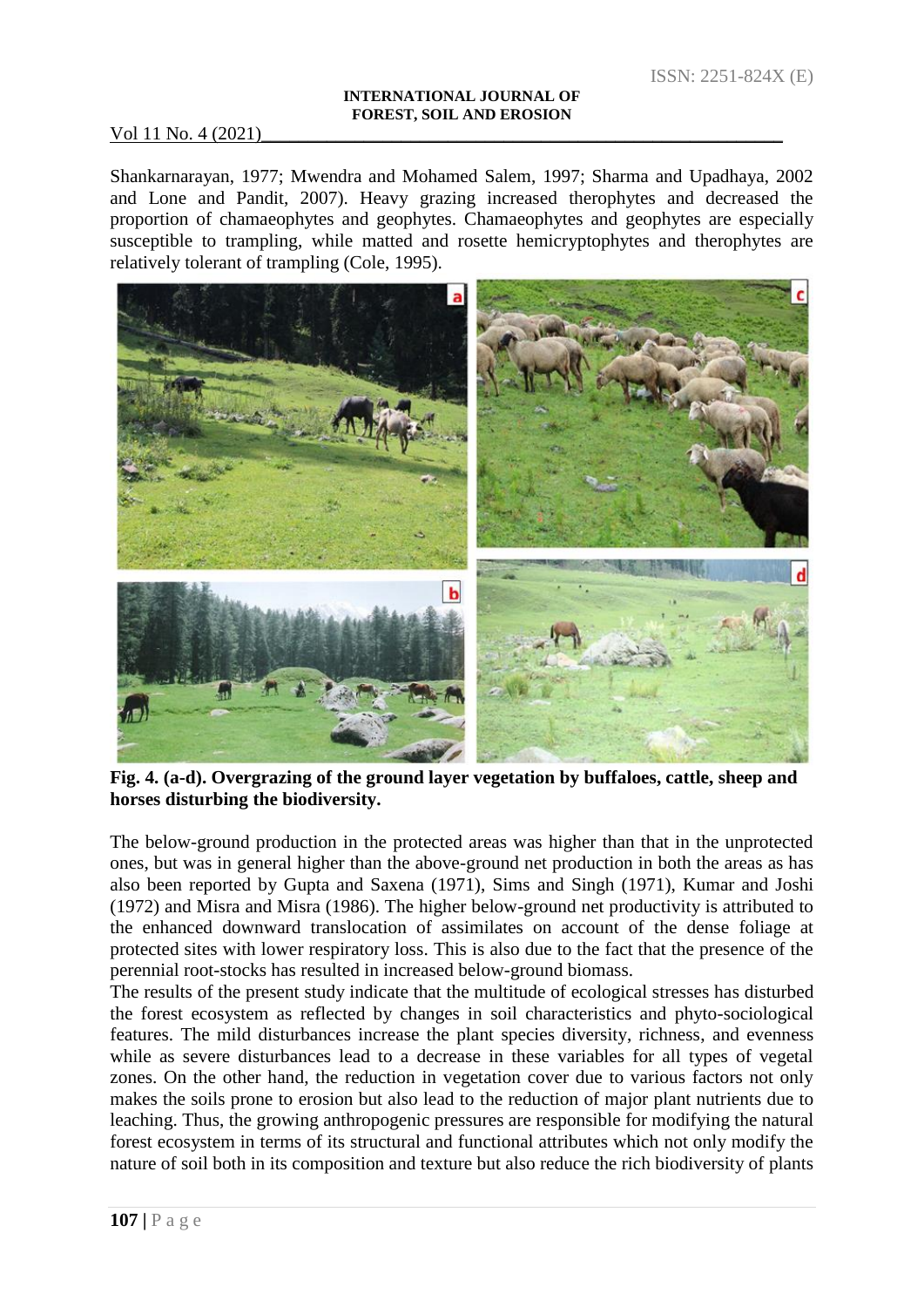vis-à-vis their productivity. The present study contributes to a better understanding of grazing effects on grassland productivity and provides data to support the management of grassland ecosystems.

#### **References**

- Abdalla, K., Chivenge, P., Everson, C., Mathieu, O., Thevenot, M., Chaplot, V. (2016). Long-term annual burning of grassland increases  $CO<sub>2</sub>$  emissions from soils. *Geoderma*, **282**: 80–86.
- Aguiar, M. R., Paruelo, J. M., Sala, O. E., Lauenroth, W. K. (1996). Ecosystem responses to changes in plant functional type composition: an example from the Patagonian steppe. *J. Veget. Sci*., **7:** 381–390.
- Anderson, R. H., Fuhlendorf, S. D., Engl, D. M. (2006). Soil nitrogen availability in tall grass prairie under the fire-grazing interaction. *Rangeland Ecology and Management*, **59**: 625-631.
- Blair, J., Nipper, J., Briggs, J. (2014). Grassland Ecology. In: R. K. Monson (Ed.). Ecology and the Environment. The Plant Sciences, 8. DOI 10.1007/978-A. Springer.
- Cole, D.N. (1995). Experimental trampling of vegetation. Predictors of resistance and resilience. *J. Applied Ecol*., **32**:215-224.
- Cui, X.Y., Wang, W.F., Niu, H.S., Wu, J., Wang, S.P., Schnug, E. (2005). Effect of longterm grazing on soil organic carbon content in semiarid steppes in Inner Mongolia. *Ecol. Res*., **20**: 519-527.
- Davis, S.C., Burkle, L.A., Cross, W.F., Cutting, K.A. (2014). The effects of timing of grazing on plant and arthropod communities in high-elevation grasslands. *PLoS ONE*, 9: e110460.
- Eichelmann, E., Wagner-Riddle, C., Warland, J., Deen, B., Voroney, P. (2016). Evapotranspiration, water use efficiency, and energy partitioning of a mature switchgrass stand. *Agric. For. Meteorol*. **217**: 108–119.
- Fernandez-Gimenez, M. E., Allen-Diaz, B. (2001). Vegetation change along gradients from water sources in three grazed Mongolian ecosystems. *Plant Ecology*, **157**: 101–118.
- Gupta, R. K., Saxena, S. K. (1971). Ecological studies in the protected and grazed lands in arid zone of Western Rajasthan. *J. Indian. Bot. Soc*., **50**:289-300.
- Henkin, Z., Perevolotsky, A., Sternberg, M. (2010). Vulnerability of Mediterranean grasslands to climate change: What can we learn from a long-term experiment? *Options Mediterr. Ser. A Sem. Mediterr*., **92**: 167–174.
- Hobbs, N. T., Baker D. L., Bear G.D., Bowden D. C. (1996). Ungulate grazing in sagebrush grassland: mechanisms of resource competition. *Ecol. Appl*., **6**: 200–217.
- Jeddi, K., Chaieb, M. (2010). Changes in soil properties and vegetation following livestock grazing exclusion in degraded arid environments of South Tunisia-*Flora*, **205**: 184– 189.
- Kumar, A., Joshi, M.C. (1972). The effect of grazing on the structure and productivity of vegetation near Pilani, Rajasthan, India. *J. Eco*l., **60**:665-675.
- Lecain, D.R., Morgan, J.A., Schuman, G.E., Reeder, J.D., Hart, R.H. (2002). Carbon exchange and species composition of grazed pastures and exclosures in the short grass steppe of Colorado. *Agriculture Ecosystems and Environment*, **93**: 421–435.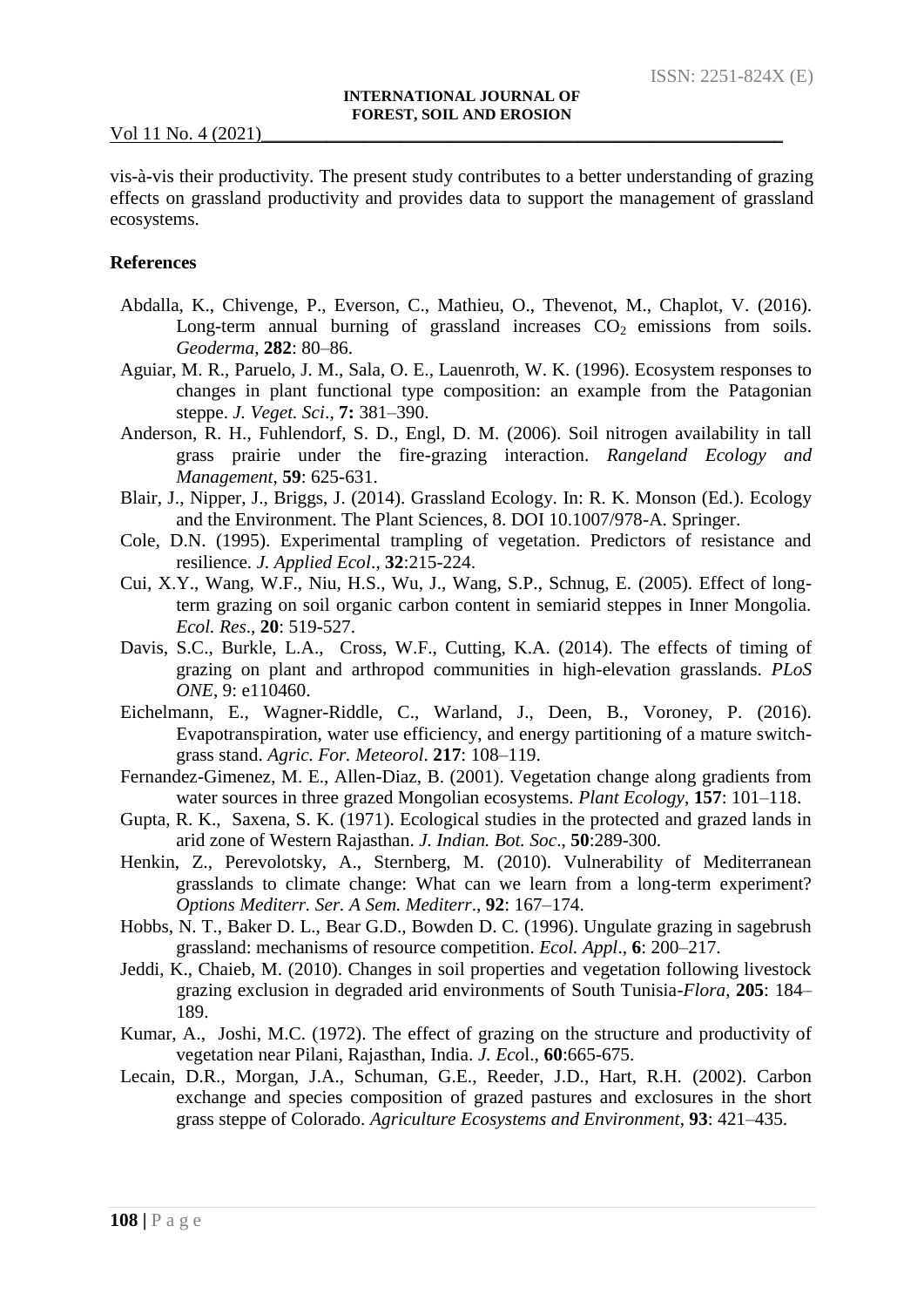- Lewis, J.K. (1970). Primary producers in grassland ecosystems. Pp.241-247. In: Dix, R.L. and Beigleman, R.G. (eds.). *The grassland Ecosystem*: A Supplement. Range Sci. Dept. USDA.
- Li, S.-G., Asanuma, J., Kotani, A.; Davaa, G., Oyunbaatar, D. (2007). Evapotranspiration from a Mongolian steppe under grazing and its environmental constraints. *J. Hydrol*., **333**: 133–143.
- Liu, X.Y., Long, R.J., Shang, Z. (2011). Evaluation method of ecological services function and their value for grassland ecosystems. *ActaPratacult. Sin*. **20**: 167–174.
- Lone, H. A., Pandit, A. K. (2007). Impact of grazing on community features and biomass of herbaceous species in Langate Forest Division of Kashmir. I*nd. For.*, **133 (1)**:93- 100.
- Mc Intyre, S., Lavorel, S. (2001). Livestock grazing in subtropical pastures: steps in the analysis of attribute response and plant functional types. *Journal of Ecology*, **89**: 209-226.
- Mc Naughton, S. J. (1983a). Serengeti grassland ecology: the role of composite environmental factors and contingency in community organization. *Ecological Monographs*, **53**: 291-320.
- Mc Naughton, S. J. (1985). Ecology of a grazing ecosystem: The Serengeti. *Ecological Monographs*. **55**: 259-295.
- Misra, M.K., Misra, B.N. (1986). Net primary production and diversity in the grasslands of Behrampur, Orissa. *Indian J. Fores*.,**9**: 146-150.
- Moyo, S., Swanepoel, F. J. C. (2010). Multifuncionality of livestock in developing communities. In: The Role of Livestock in Developing Communities: Enhancing Multifunctionality, edited by FransSwanepoel, Aldo Stroebel and SibonisoMoyo, Co-published by The Technical Centre for Agricultural and Rural Cooperation (CTA) and University of the Free State.
- Mwendera, E.J., Mohamad Salem, M.A. (1997). Infiltration, surface runoff and soil loss as influenced by grazing pressure in the Ethiopian highlands. *Soil Use and Management*, **13**:29-35.
- Newbould, P.J. (1967). *Methods for estimating the primary production of forests*. IBP Handbook 2. Blackwells, Oxford.
- Noy-Meir, I., Gutman, M., Kaplan, Y. (1989). Responses of Mediterranean grassland plants to grazing and protection. *Journal of Ecology*, **77**: 290-310.
- Rodriguez, C., Leoni, E., Lezama, F., Altesor A. (2003).Temporal trends in species composition and plant traits in natural grasslands of Uruguay. *J. Veget. Sci*., 14: 433–440.
- Schlesinger W.H., Reynolds J.F., Cunningham G.L.,Huenneke L.F., Jarrell W.M., Virginia R.A., Whitford,W.G. (1990). Biological feedbacks in global desertification. *Science*, **247**: 1043–1048.
- Shankarnarayan, K.A. 1977. Impact of overgrazing on the grasslands. *Annals of Arid Zone*, **16**(3): 349-359.
- Sharma, K.P., Upadhayaya, B.P. (2002). Phytosociology, primary production and nutrient retention in herbaceous vegetation of the forestry arboretum on the Aravalli hills at Jaipur.*Trop. Ecol*., **43**(2):325-335.
- Sims, P.L., Singh, J.S. (1971). Herbage dynamics and net primary production in certain ungrazed and grazed grasslands in North America. pp.59-124. In: French, N.R. (eds.)